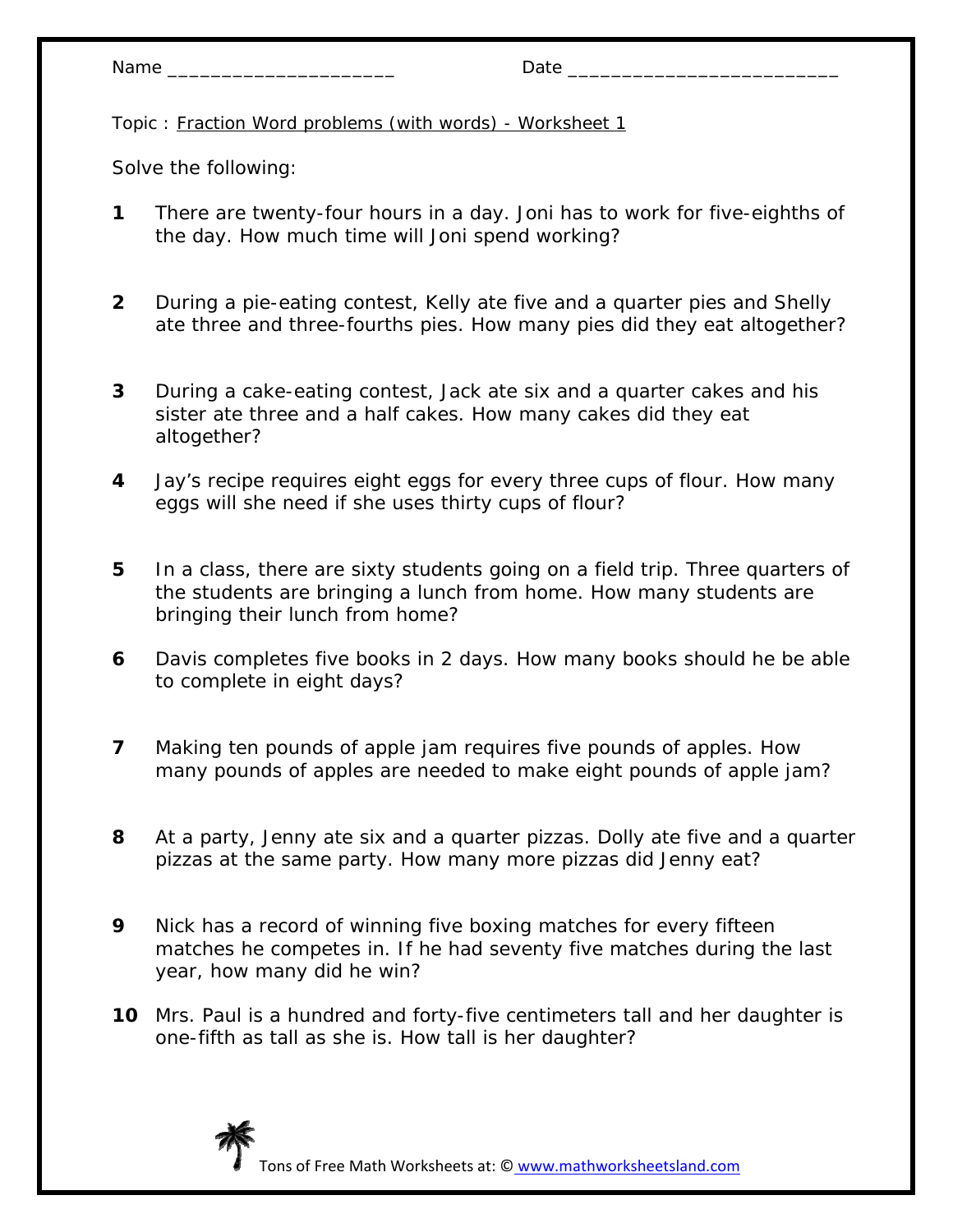| Nam | -<br>$  -$ |
|-----|------------|
|     |            |

- **1** There are twenty-four hours in a day. Jack has to work for two-fourths of the day. How much time will Jack spend working?
- **2** During a cake-eating contest, Dave ate three and a half pizza and Daisy ate two-thirds of a pizza. How many pizzas did they eat altogether?
- **3** During a pudding eating contest, Jackie ate five and a half pudding cups. His sister ate two and a quarter pudding cups. How many pudding cups did they eat altogether?
- **4** Louie's recipe requires four eggs for every eight cups of flour. How many eggs will she need if she uses twelve cups of flour?
- **5** In a class, there are thirty-six students going on a field trip. One sixth are bringing a lunch from home. How many are bringing their lunch from home?
- **6** Jacky completes seven books in five days. How many books should he be able to complete in ten days?
- **7** Making nine pounds of rice pudding requires eighteen pounds of rice. How many pounds of rice are needed to make twelve pounds of pudding?
- **8** At a party, Kelly ate four and a half cakes. Alexia ate three and half cakes. How many more cakes did Kelly eat?
- **9** Rocky has a record of winning six boxing matches for every twelve matches. If he had seventy two matches during the last year, how many did he win?
- **10** Mr. Stuart is four hundred and thirty-two centimeters tall and his brother is two-thirds as tall as he is. How tall is his brother?

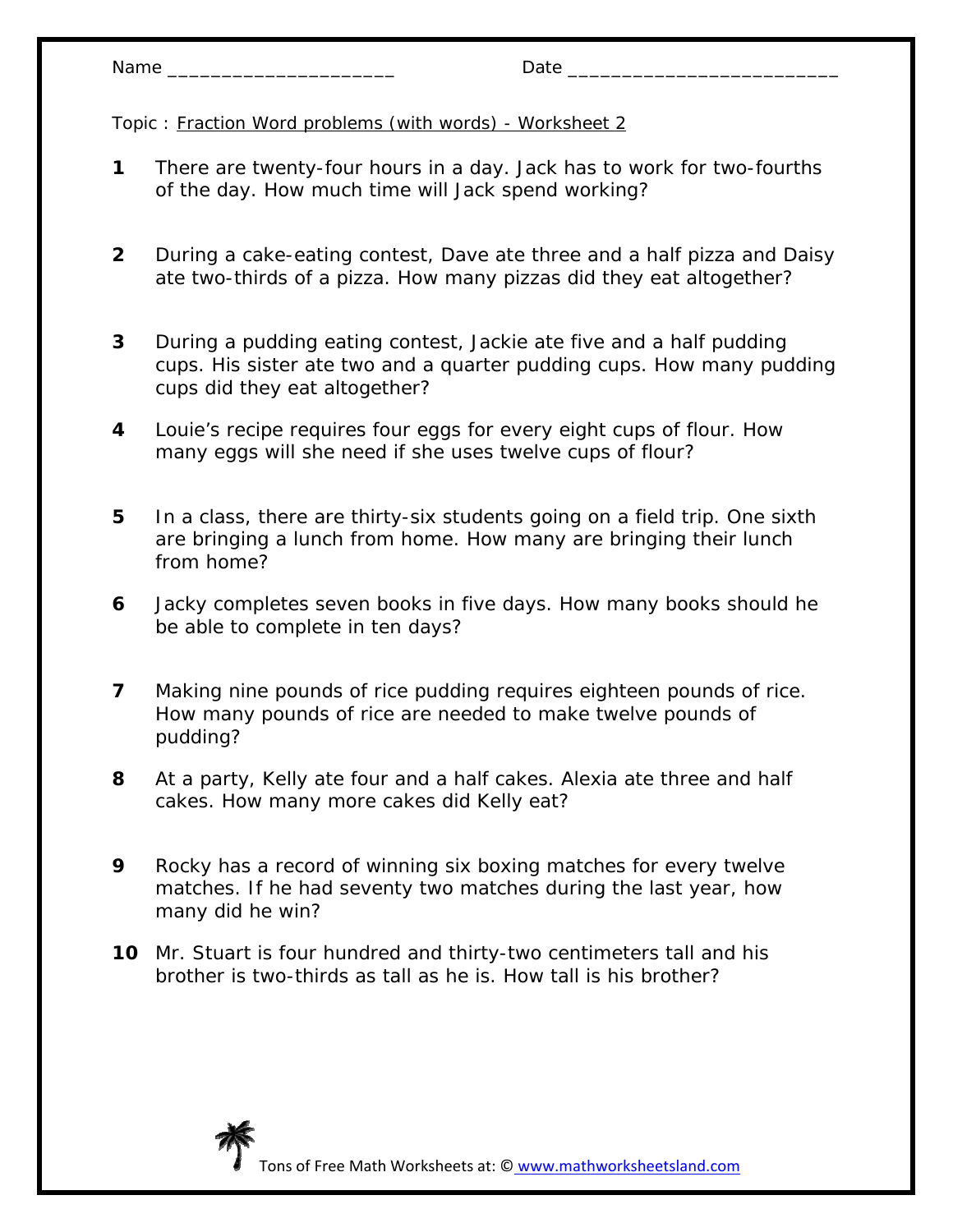- **1** There are twenty-four hours in a day. Marc has to work for two thirds of a day. How much time will Marc spend working?
- **2** During a cake-eating contest, Grammy ate two and a half cakes and Bob ate a quarter of a cake. How many cakes did they eat altogether?
- **3** During a pizza-eating contest, Suzie ate six and a half pizzas and her sister ate four and a quarter pizzas. How many pizzas did they eat altogether?
- **4** Bella's recipe requires seven eggs for every fourteen cups of flour. How many eggs will she need if she uses twenty cups of flour?
- **5** In a class, there are fifty five students going on a field trip. Twoelevenths are bringing a lunch from home. How many are bringing their lunch from home?
- **6** James completes nine books in four days. How many books should he be able to complete in 40 days?
- **7** Making six pounds of rice pudding requires eighteen pounds of rice. How many pounds of rice are needed to make twenty-four pounds of pudding?
- **8** At a party, Tom ate seven and a half cakes. Michael ate five and half cakes. How many more cakes did the Tom eat?
- **9** Jimmy has a record of winning eight boxing matches for every sixteen matches he fights in. If he had eighty matches during the last year, how many did he win?
- **10** Mrs. Joseph is three hundred and thirty-six centimeters tall and her brother is one third as tall as she is. How tall is her brother?

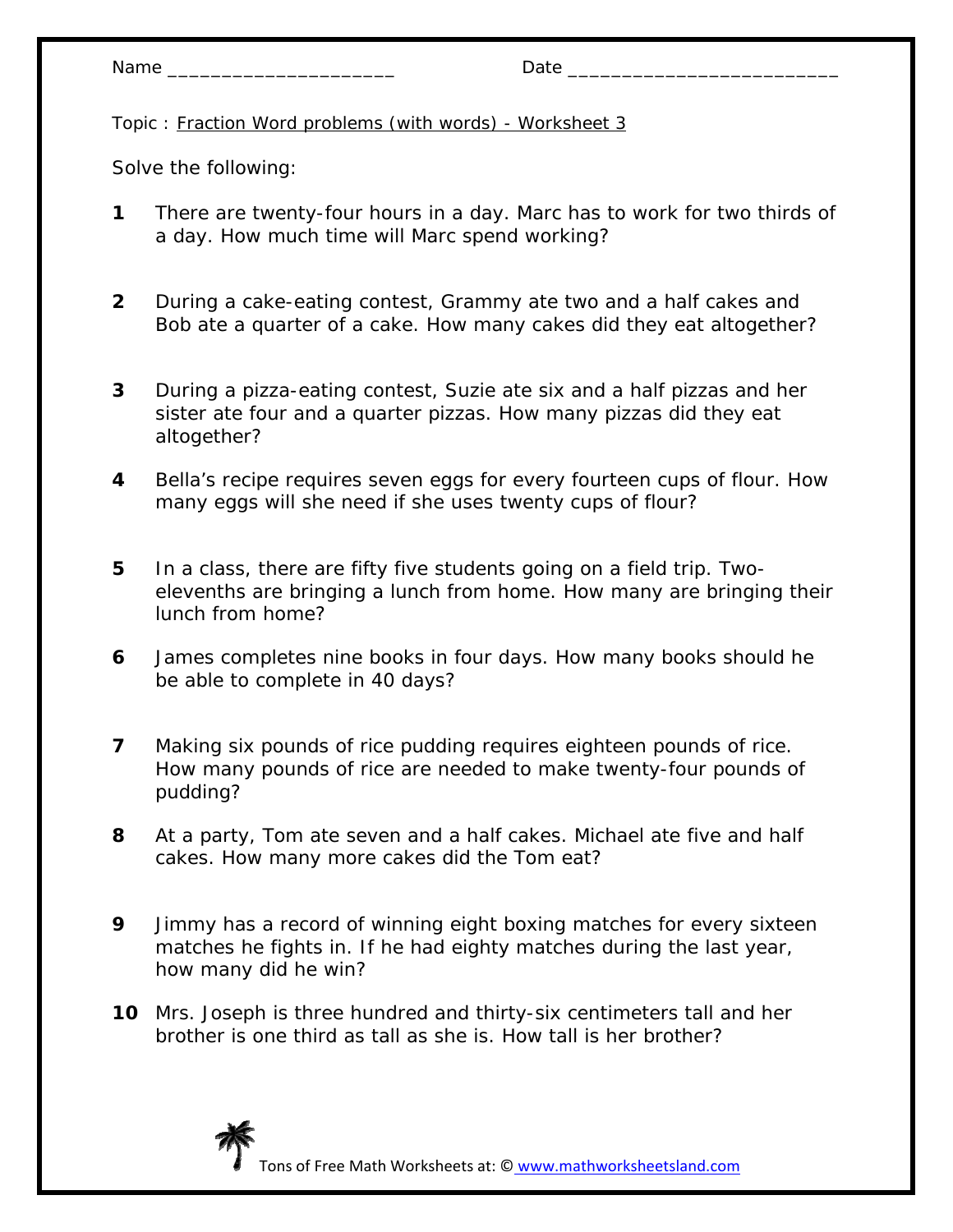- **1** There are twenty-four hours in a day. Jeff has to work for five-sixths of a day. How much time will Jeff spend working?
- **2** During an apple-eating contest, Bella ate three and a quarter apples and Steven ate four and a quarter apples. How many apples did they eat altogether?
- **3** During a cake-eating contest, Damien ate four and a half cakes and her sister ate five and a quarter cakes. How many cakes did they eat altogether?
- **4** Bella's recipe requires eight eggs for every eighteen cups of flour. How many eggs will she need if she uses twenty seven cups of flour?
- **5** In a class, there are fifty six students going on a field trip. Three eighths are bringing a lunch from home. How many are bringing their lunch from home?
- **6** Jen completes six books in four days. How many books should he be able to complete in thirty two days?
- **7** Making eight pounds of apple pie requires sixteen apples. How many apples are needed to make twenty-four pounds of pie?
- **8** At a party, Rochelle ate five and a quarter cakes. Vicky ate four and half cakes. How many more cakes did Rochelle eat?
- **9** Bowie has a record of winning nine boxing matches for every eighteen matches. If he had ninety matches during the last year, how many did he win?
- **10** Mrs. Tamor is four hundred and twenty-four centimeters tall and her brother is half as tall as she is. How tall is her brother?